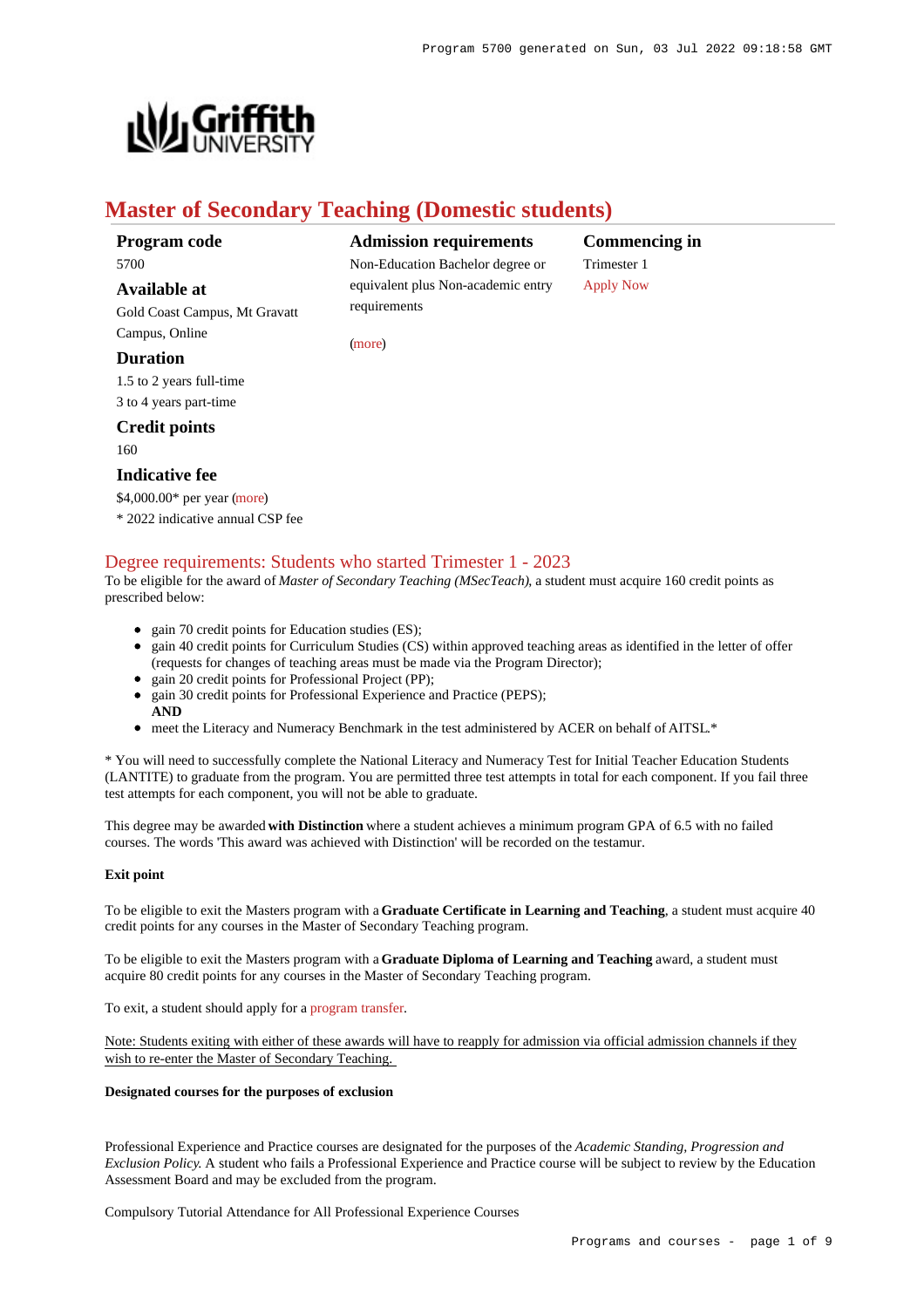Students must reach an 80% threshold for tutorial attendance and active participation in the lead up to placement for all Professional Experience courses. Students who cannot attend the full tutorial and thus cannot actively participate during the tutorial will not be able to proceed with the placement and complete the course.

| <b>Trimester</b> | Course code Course title |                                        | CР |
|------------------|--------------------------|----------------------------------------|----|
| Tri 1            | 7764EDN                  | Understanding Diverse Learners 10 - 18 | 10 |
| Tri 2            | 7765EDN                  | Pedagogies for Engaged Learners        | 10 |
| Tri 1            | 7999EDN                  | Impact in Secondary Teaching           | 20 |

#### **Australian Qualifications Framework (AQF) Level and Type**

The [Australian Qualifications Framework](http://www.aqf.edu.au/) (AQF) is the national policy for regulated qualifications in Australian education and training. This qualification is accredited as an AQF Level 9 - Masters Degree (Coursework).

#### [Program learning outcomes](https://www148.griffith.edu.au/programs-courses/Program/5700/Courses/Domestic#programLearningOutcomes)

**Program learning outcomes**

[Program Learning Outcomes](https://www.griffith.edu.au/__data/assets/pdf_file/0017/134522/PLO-general-advice.pdf) communicate to the community the value of the Griffith educational experience as benchmarked against national qualification standards.

[Program Learning Outcomes for this award](https://www.griffith.edu.au/__data/assets/pdf_file/0033/293973/MSecondary-Teaching-PLO-L9.pdf) describe the knowledge, skills and the application of knowledge and skills you will acquire through studying the Griffith program of your choice.

### [Course list: Students starting Trimester 1 - 2023](https://www148.griffith.edu.au/programs-courses/Program/5700/Courses/Domestic#course-list-content)

**Course offering information in program structures is a guide only. Please check the actual offering information in the Course Catalogue.**

#### **Program options**

Please Note: courses within this program may be scheduled outside of weeks 1-12 of the standard trimester. Check your timetable to ensure that you don't miss classes that may be scheduled outside the standard trimester. Be aware that any scheduling outside of the standard trimester may also affect the timing of the individual course's census date. Please ensure that you are aware of the census dates to avoid financial and academic penalty in the event of early withdrawal.

| <b>Trimester</b> | Course code Requirement | Course title                       |     |
|------------------|-------------------------|------------------------------------|-----|
| Tri 1            |                         | Accelerated program over 1.5 years | 160 |
|                  |                         | OR                                 |     |
| Tri 1            |                         | 2-year program                     | 160 |

#### **Accelerated program**

Course Type: CS=Curriculum studies | ES=Education studies | PEPS=Professional Experience and Practice Secondary| PP=Professional Project

#### **Year 1**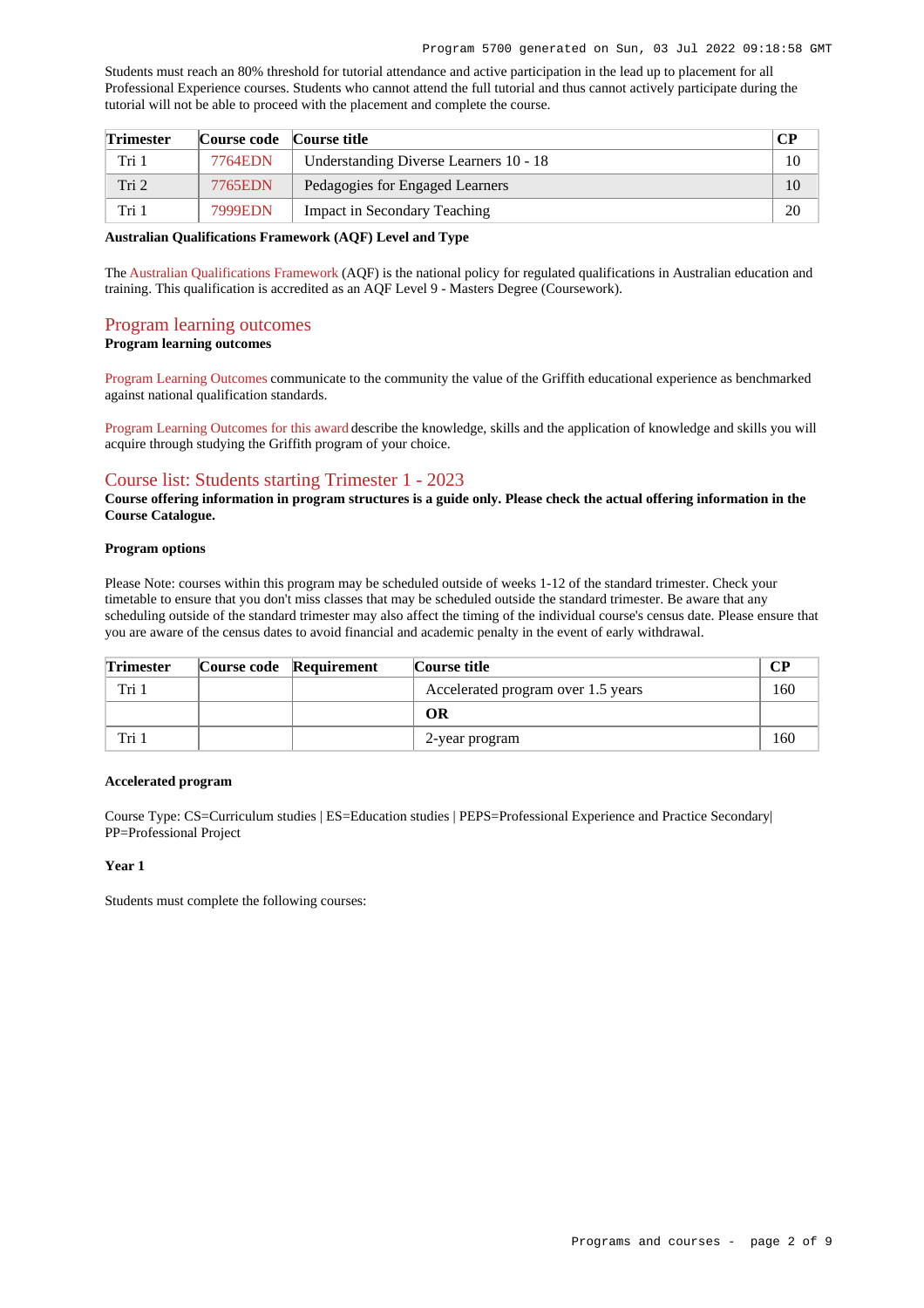Program 5700 generated on Sun, 03 Jul 2022 09:18:58 GMT

| <b>Trimester</b> | Type        | Course code    | Requirement Course title |                                                                                                                | $\overline{\mathbf{C}\mathbf{P}}$ |
|------------------|-------------|----------------|--------------------------|----------------------------------------------------------------------------------------------------------------|-----------------------------------|
| Tri 1            | <b>ES</b>   | 7401EDN        |                          | Griffith Dimensions of Learning and Teaching                                                                   | 10                                |
| Tri 1            | CS          |                |                          | Junior Years Teaching Area 1                                                                                   | 10                                |
| Tri 1            | CS          |                |                          | Junior Years Teaching Area 2                                                                                   | 10                                |
| Tri 1            | <b>PEPS</b> | <b>7764EDN</b> |                          | Understanding Diverse Learners 10 - 18 (includes a<br>15 day professional placement component) (See Note<br>1) | 10                                |
| Tri 2            | <b>ES</b>   | 7403EDN        |                          | Contemporary Influences on Secondary Schooling                                                                 | 10                                |
| Tri 2            | CS          |                |                          | Senior Years Teaching Area 1                                                                                   | 10                                |
| Tri 2            | CS          |                |                          | Senior Years Teaching Area 2                                                                                   | 10                                |
| Tri 2            | <b>PEPS</b> | 7765EDN        |                          | Pedagogies for Engaged Learners (includes a four-<br>week professional placement component)                    | 10                                |
| Tri 3            | <b>ES</b>   | <b>7407EDN</b> |                          | Supporting Literacy and Numeracy within and across<br>the Curriculum                                           | 10                                |
| Tri 3            | <b>ES</b>   | <b>7412EDN</b> |                          | Research Informed Teaching in Secondary Schools                                                                | 10                                |
| Tri 3            | PP          | 7231EDN        |                          | Adjustments and Differentiation                                                                                | 10                                |
| Tri 3            | <b>ES</b>   | 7409EDN        |                          | First Australians, Diverse Cultural Identities and<br>Communities                                              | 10                                |

**Note 1**: Canadian international students intending to seek teacher registration in Canada will need to complete additional days of Professional Experience. Permission to enrol in 7751EDN and complete 35 days of Professional Experience instead of 7764EDN should be sought from the Program Director.

**Exit point**: [Graduate Certificate in Learning and Teaching \(3286\)](https://www148.griffith.edu.au/Search/Results?SearchText=3286). To exit (after completing 40 credit points for any courses in the program), a student should apply for a program transfer.

**Exit point**: [Graduate Diploma of Learning and Teaching \(4202\)](https://www148.griffith.edu.au/Search/Results?SearchText=4202). To exit (after completing 80 credit points for any courses in the program), a student should apply for a program transfer.

#### **Teaching Areas**

Depending on an applicant's expertise and prior experiences (for example, in relation to vocational education areas), a student will be offered a place based on knowledge and experience that relates to two junior secondary and two senior phase curriculum areas. The majority of applicants will be offered a place in two teaching areas that are offered at both junior secondary and senior phases of learning.

Some applicants may be offered a place linked to only one teaching area through to Year 12 with the second area suitable for teaching only in junior secondary. In the event that a student is offered a place in the program with discipline knowledge for one teaching area through to Year 12 and the second area only to Year 10, the fourth study area will be Secondary Schooling: Literacy and Numeracy.

Students must complete the teaching area as stated in their letter of offer to meet the program requirements and gain registration. Requests to change teaching areas must be made via the Program Director.

Commencing students should enrol in the corresponding curriculum courses in each trimester that align with the teaching area combination stated in their letter of offer.

Note: Students studying two Science teaching areas will complete Curriculum, Pedagogy and Assessment in the Junior Years: Science and Curriculum, Pedagogy and Assessment in the Junior Years: Mathematics. They will then select senior curriculum courses according to the Science teaching areas they have been offered.

#### **Year 2**

| <b>Trimester</b> | Tvpe        |         | Course code Requirement Course title |                                                                                                      | CР |
|------------------|-------------|---------|--------------------------------------|------------------------------------------------------------------------------------------------------|----|
| Tri 1            | <b>PEPS</b> | 7999EDN |                                      | Impact in Secondary Teaching (includes a five-week<br>professional placement component) (see Note 1) | 20 |
| Tri 1            | <b>PP</b>   | 7333EDN |                                      | <b>Educating Adolescents during Adolescence</b>                                                      | 10 |
| Tri 1            | ES          | 7411EDN |                                      | Stepping out as a Professional                                                                       | 10 |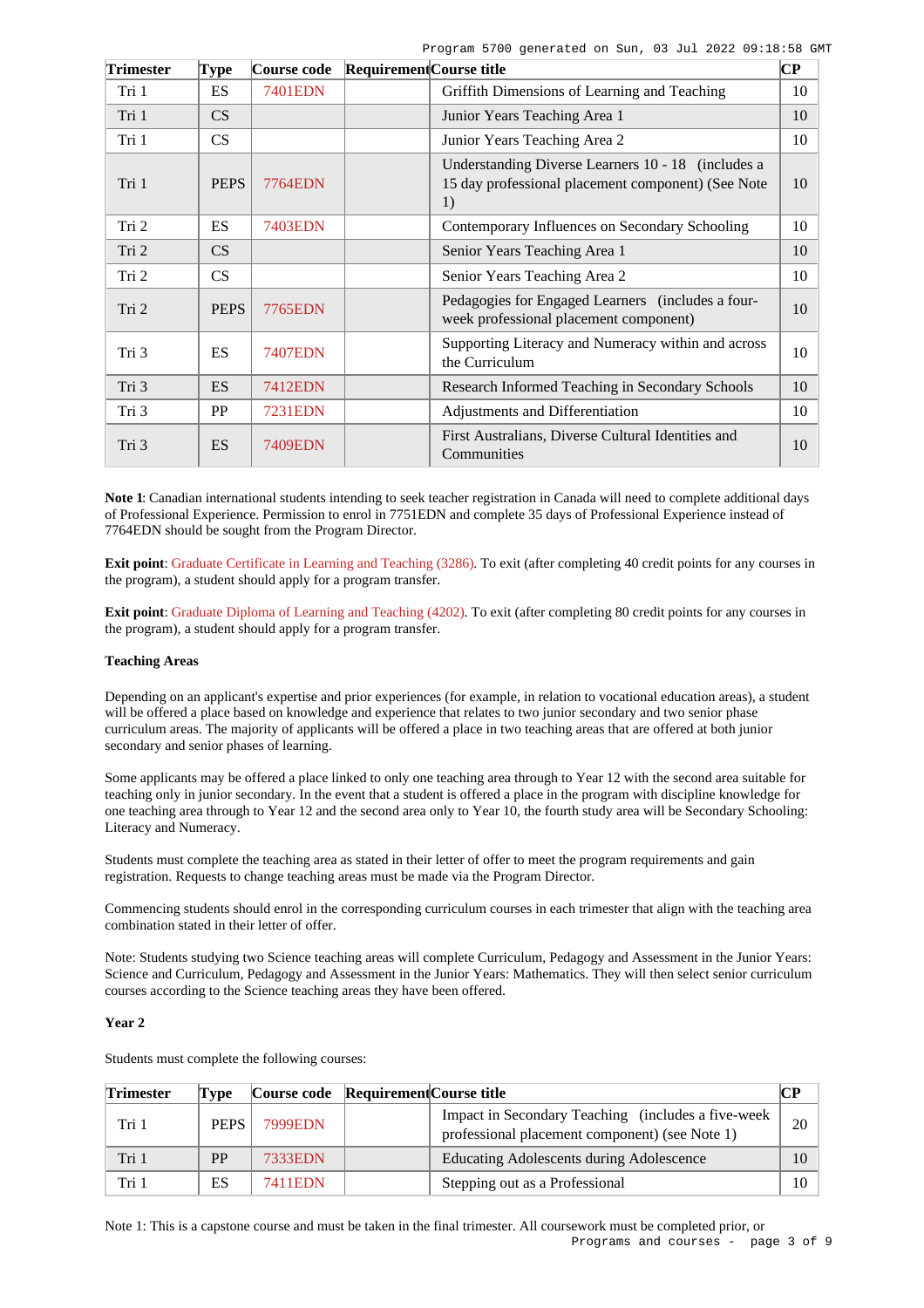concurrent, to enrolling in 7999EDN. This is a combined PEPS/ES course.

#### **Learning Enhancement**

Completing the Learning Enhancement courses will provide graduates with specialist skills related to the provision of learning support across the curriculum to students with additional needs. This specialist qualification will enable graduates to work in secondary settings where they would advise secondary teachers in their planning and/or teach in Secondary Special Education settings. A Bachelor of Psychology (or equivalent) is the usual pathway into this specialist area.

Students who have been allocated to this specialist area must complete the following courses:

| <b>Trimester</b> |         | Course code Requirement | Course title           | CР |
|------------------|---------|-------------------------|------------------------|----|
| Tri 1            | 4104EDN |                         | Learning Enhancement   |    |
| Tri 2            | 4812EDN |                         | Learning Enhancement 2 |    |

#### **Education Studies**

The Education Studies elective is available for students accepted into the program with one senior phase teaching area. Students who have been allocated only one senior phase teaching area should select the following course:

| <b>Trimester</b> |         | Course code Requirement | Course title                      |  |
|------------------|---------|-------------------------|-----------------------------------|--|
| Tri 2            | 7209EDN |                         | Reading Intervention (see Note 1) |  |

Note 1: Students wishing to take an alternative elective should obtain written approval from the Program Director.

#### **2-year program**

Course Type: EDS=Education Discipline Studies | CAP=Curriculum, Assessment and Pedagogy | PEL=Professional Experience and Learning.

#### **Year 1**

Students must complete the following courses.

| <b>Trimester</b> | <b>Type</b>     | Course code    | Requirement Course title |                                                                                                                | $\bf CP$ |
|------------------|-----------------|----------------|--------------------------|----------------------------------------------------------------------------------------------------------------|----------|
| Tri 1            | <b>PEPS</b>     | 7401EDN        |                          | Griffith Dimensions of Learning and Teaching                                                                   | 10       |
| Tri 1            | CS <sup>-</sup> |                |                          | Junior Years Teaching Area 1                                                                                   | 10       |
| Tri 1            | CS              |                |                          | Junior Years Teaching Area 2                                                                                   | 10       |
| Tri 1            | <b>PEPS</b>     | 7764EDN        |                          | Understanding Diverse Learners 10 - 18 (includes a<br>15 day professional placement component) (See Note<br>1) | 10       |
| Tri 2            | <b>ES</b>       | 7403EDN        |                          | Contemporary Influences on Secondary Schooling                                                                 | 10       |
| Tri 2            | CS              |                |                          | Senior Years Teaching Area 1                                                                                   | 10       |
| Tri 2            | CS              |                |                          | Senior Years Teaching Area 2                                                                                   | 10       |
| Tri 2            | <b>PEPS</b>     | 7765EDN        |                          | Pedagogies for Engaged Learners (includes a four<br>week professional placement component)                     | 10       |
| Tri 3            | <b>ES</b>       | <b>7407EDN</b> |                          | Supporting Literacy and Numeracy within and across<br>the Curriculum                                           | 10       |
| Tri 3            | PP              | 7231EDN        |                          | Adjustments and Differentiation                                                                                | 10       |
| Tri 3            | <b>ES</b>       | 7412EDN        |                          | Research Informed Teaching in Secondary Schools                                                                | 10       |

**Note 1**: Canadian international students intending to seek teacher registration in Canada will need to complete additional days of Professional Experience. Permission to enrol in 7751EDN and complete 35 days of Professional Experience instead of 7764EDN should be sought from the Program Director.

Exit point: [Graduate Certificate in Learning and Teaching \(3286\)](https://www148.griffith.edu.au/Search/Results?SearchText=3286). To exit (after completing 40 credit points for any courses in the program), a student should apply for a program transfer.

Exit point: [Graduate Diploma of Learning and Teaching \(4202\)](https://www148.griffith.edu.au/Search/Results?SearchText=4202). To exit (after completing 80 credit points for any courses in the program), a student should apply for a program transfer.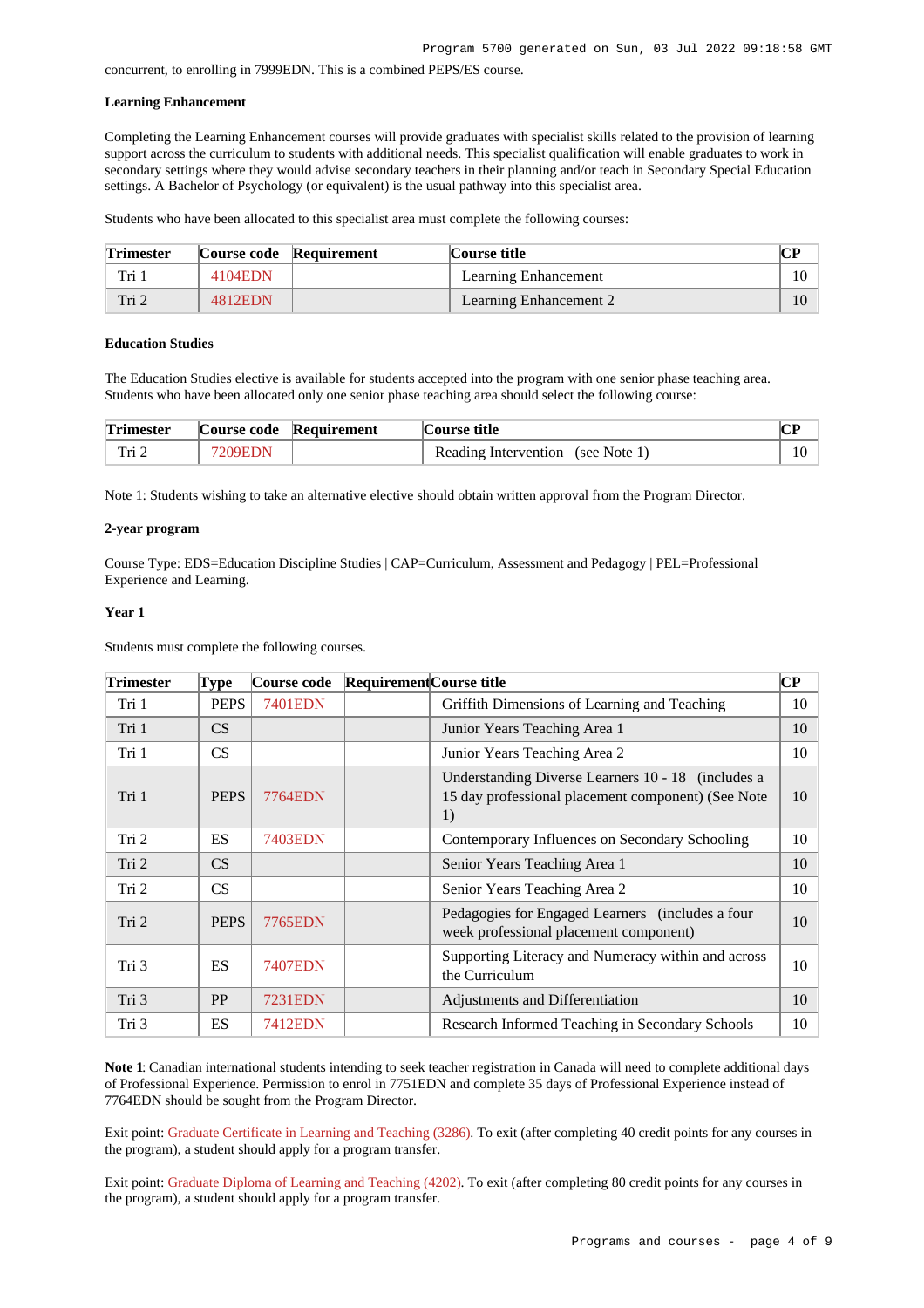#### **Teaching Areas**

Depending on an applicant's expertise and prior experiences (for example, in relation to vocational education areas), a student will be offered a place based on knowledge and experience that relates to two junior secondary and two senior phase curriculum areas. The majority of applicants will be offered a place in two teaching areas that are offered at both junior secondary and senior phases of learning.

Some applicants may be offered a place linked to only one teaching area through to Year 12 with the second area suitable for teaching only in junior secondary. In the event that a student is offered a place in the program with discipline knowledge for one teaching area through to Year 12 and the second area only to Year 10, the fourth study area will be Secondary Schooling: Literacy and Numeracy.

Students must complete the teaching area as stated in their letter of offer to meet the program requirements and gain registration. Requests to change teaching areas must be made via the Program Director.

Commencing students should enrol in the corresponding curriculum courses in each trimester that align with the teaching area combination stated in their letter of offer.

Note: Students studying two Science teaching areas will complete Curriculum, Pedagogy and Assessment in the Junior Years: Science and Curriculum, Pedagogy and Assessment in the Junior Years: Mathematics. They will then select senior curriculum courses according to the Science teaching areas they have been offered.

#### **Year 2**

Students must complete the following courses.

| <b>Trimester</b> | Type        | Course code Requirement Course title |                                                                                                      | CР |
|------------------|-------------|--------------------------------------|------------------------------------------------------------------------------------------------------|----|
| Tri 1            | ES.         | 7409EDN                              | First Australians, Diverse Cultural Identities and<br>Communities                                    | 10 |
| Tri 1            | <b>PP</b>   | 7333EDN                              | Educating Adolescents during Adolescence                                                             | 10 |
| Tri 1            | ES.         | 7411EDN                              | Stepping out as a Professional                                                                       | 10 |
| Tri 2            | <b>PEPS</b> | <b>7999EDN</b>                       | Impact in Secondary Teaching (includes a five-week<br>professional placement component) (see Note 1) | 20 |

Note 1: This is a capstone course and must be taken in the final trimester. All coursework must be completed prior, or concurrent, to enrolling in 7999EDN. This is a combined PEPS/ES course.

#### **Learning Enhancement**

If you have completed at least six subjects in psychology in your Bachelor degree, you may nominate one of the above teaching areas to a senior level (for which you meet the study requirements with a minimum of six subjects) and complete the **Learning Enhancement** specialist area. In this specialist area, you will gain the skills needed to provide learning support to students with additional needs. You will be able to work in secondary settings where you advise teachers in their planning and/or teach in secondary special education settings. A maximum of four (4) curriculum studies courses will be taken from the curriculum study courses in the undergraduate degree.

Completing the Learning Enhancement courses will provide graduates with specialist skills related to the provision of learning support across the curriculum to students with additional needs. This specialist qualification will enable graduates to work in secondary settings where they would advise secondary teachers in their planning and/or teach in Secondary Special Education settings. A Bachelor of Psychology (or equivalent) is the usual pathway into this specialist area.

Students who have been allocated to this specialist area must complete the following courses:

| <b>Trimester</b> |         | Course code Requirement | Course title           |  |
|------------------|---------|-------------------------|------------------------|--|
| Tri 1            | 4104EDN |                         | Learning Enhancement   |  |
| Tri 2            | 4812EDN |                         | Learning Enhancement 2 |  |

#### **Education Studies**

The Education Studies elective is available for students accepted into the program with one senior phase teaching area. Students who have been allocated only one senior phase teaching area should select the following course:

| <b>Trimester</b> |        | Course code Requirement | Course title                      |  |
|------------------|--------|-------------------------|-----------------------------------|--|
| Tri 2            | 209EDN |                         | Reading Intervention (See Note 1) |  |

Note 1: Students wishing to take an alternative elective should obtain written approval from the Program Director.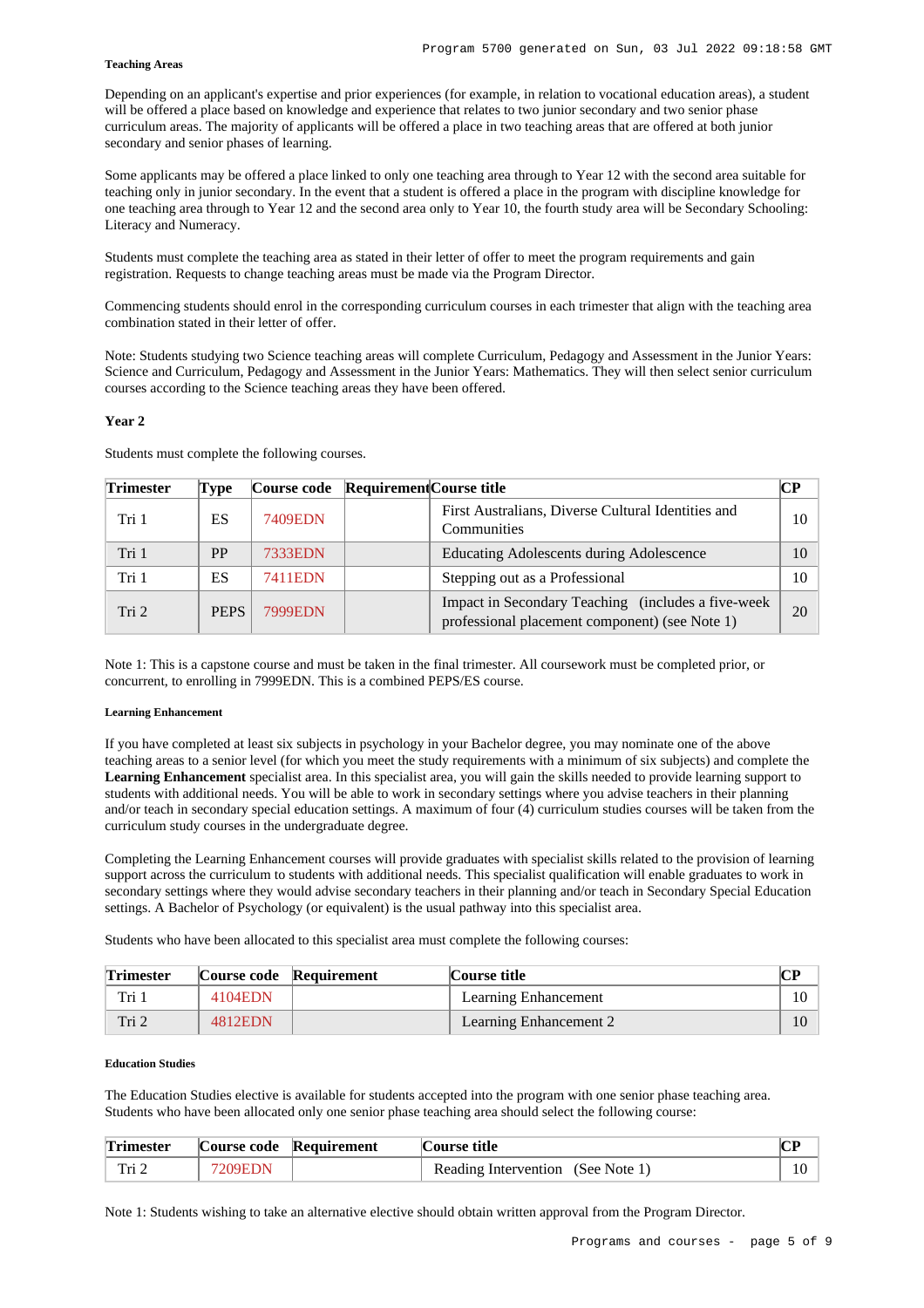## Teaching Areas (18 available) Biology

### **This teaching area is offered at Gold Coast, Online and Mt Gravatt.**

Students must complete the following courses:

| <b>Trimester</b> |         | Course code Requirement | Course title                          | CР |
|------------------|---------|-------------------------|---------------------------------------|----|
| Tri 1            | 3032EDN |                         | Science Curriculum - Junior Secondary |    |
| Tri 2            | 4026EDN |                         | Biology Curriculum - Senior Secondary | 10 |

## Business (Gold Coast and Online)

#### **This teaching area is offered at Gold Coast and Online.**

Students must complete the following courses:

| <b>Trimester</b> |         | Course code Requirement Course title |                                                         |  |
|------------------|---------|--------------------------------------|---------------------------------------------------------|--|
| Tri 1            | 3068EDN |                                      | <b>Business Education Curriculum - Junior Secondary</b> |  |
| Tri 2            | 4068EDN |                                      | Business Education Curriculum - Senior Secondary        |  |

## **Chemistry**

### **This teaching area is offered at Gold Coast, Online and Mt Gravatt.**

Students must complete the following courses:

| <b>Trimester</b> |         | Course code Requirement | Course title                                   | CР |
|------------------|---------|-------------------------|------------------------------------------------|----|
| Tri 1            | 3032EDN |                         | Science Curriculum - Junior Secondary          |    |
| Tri <sub>2</sub> | 4027EDN |                         | <b>Chemistry Curriculum - Senior Secondary</b> |    |

## Design Technologies (Gold Coast and Online)

### **This teaching area is offered at Gold Coast only.**

Students must complete the following courses:

| <b>Trimester</b> |         | Course code Requirement Course title |                                                 | $\bf CP$ |
|------------------|---------|--------------------------------------|-------------------------------------------------|----------|
| Tri 1            | 3434EDN |                                      | Design Technology Curriculum - Junior Secondary | 10       |
| Tri 2            | 4434EDN |                                      | Design Technology Curriculum - Senior Secondary | 10       |

## Digital Technologies (Gold Coast and Online)

### **This teaching area is offered at Gold Coast and Online.**

Students must complete the following courses:

| <b>Trimester</b> |         | Course code Requirement Course title |                                                    | CР |
|------------------|---------|--------------------------------------|----------------------------------------------------|----|
| Tri 1            | 3069EDN |                                      | Digital Technologies Curriculum - Junior Secondary |    |
| Tri 2            | 4069EDN |                                      | Digital Solutions - Senior Secondary               |    |

### Drama (Mt Gravatt and Online)

#### **This teaching area is offered at Mt Gravatt and Online.**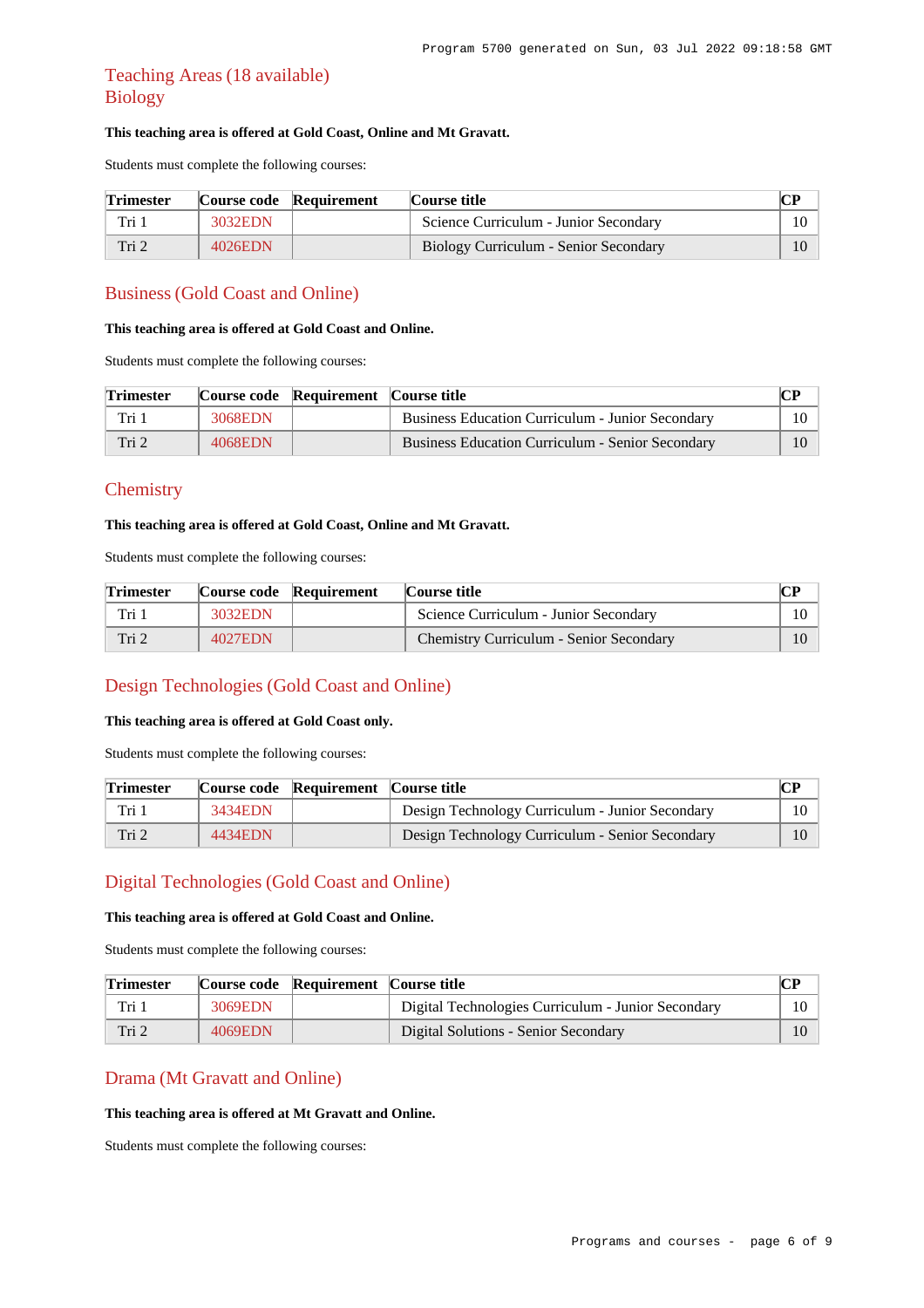| <b>Trimester</b> |         | Course code Requirement | Course title                        | rΡ |
|------------------|---------|-------------------------|-------------------------------------|----|
| Tri 1            | 3112EDN |                         | Drama Curriculum - Junior Secondary |    |
| Tri 2            | 4112EDN |                         | Drama Curriculum - Senior Secondary | 10 |

### English

### **This teaching area is offered at Gold Coast, Online and Mt Gravatt.**

Students must complete the following courses:

| <b>Trimester</b> |         | Course code Requirement | Course title                          |        |
|------------------|---------|-------------------------|---------------------------------------|--------|
| Tri 1            | 3041EDN |                         | English Curriculum - Junior Secondary | $10-1$ |
| Tri 2            | 4042EDN |                         | English Curriculum - Senior Secondary |        |

## Food and Nutrition

### **This teaching area is offered at Gold Coast and Online.**

Students must complete the following courses:

| <b>Trimester</b> | Course code Requirement Course title |                                                                            |    |
|------------------|--------------------------------------|----------------------------------------------------------------------------|----|
| Tri 1            | 3377EDN                              | Food Technology and Hospitality Practices Curriculum -<br>Junior Secondary | 10 |
| Tri 2            | 4477EDN                              | Food and Nutrition Curriculum - Senior Secondary                           | 10 |

## Geography (Mt Gravatt and Online)

### **This teaching area is offered at Mt Gravatt and Online.**

Students must complete the following courses:

| <b>Trimester</b> |         | Course code Requirement | Course title                            |    |
|------------------|---------|-------------------------|-----------------------------------------|----|
| Tri 1            | 3061EDN |                         | Geography Curriculum - Junior Secondary | 10 |
| Tri 2            | 4061EDN |                         | Geography Curriculum - Senior Secondary | 10 |

## Health and Physical Education

## **This teaching area is offered at Gold Coast, Online and Mt Gravatt.**

Students must complete the following courses:

| <b>Trimester</b> | Course code Requirement Course title |                                                             |  |
|------------------|--------------------------------------|-------------------------------------------------------------|--|
| Tri 1            | 3080EDN                              | Health and Physical Education Curriculum - Junior Secondary |  |
| Tri <sub>2</sub> | 4080EDN                              | Health and Physical Education Curriculum - Senior Secondary |  |

## **History**

### **This teaching area is offered at Gold Coast, Online and Mt Gravatt .**

Students must complete the following courses:

| <b>Trimester</b> |         | Course code Requirement | Course title                          | CР |
|------------------|---------|-------------------------|---------------------------------------|----|
| Tri 1            | 3060EDN |                         | History Curriculum - Junior Secondary |    |
| Tri 2            | 4060EDN |                         | History Curriculum - Senior Secondary | 10 |

## Instrumental Music (Mt Gravatt and Online)

**This teaching area is offered at Mt Gravatt and Online.**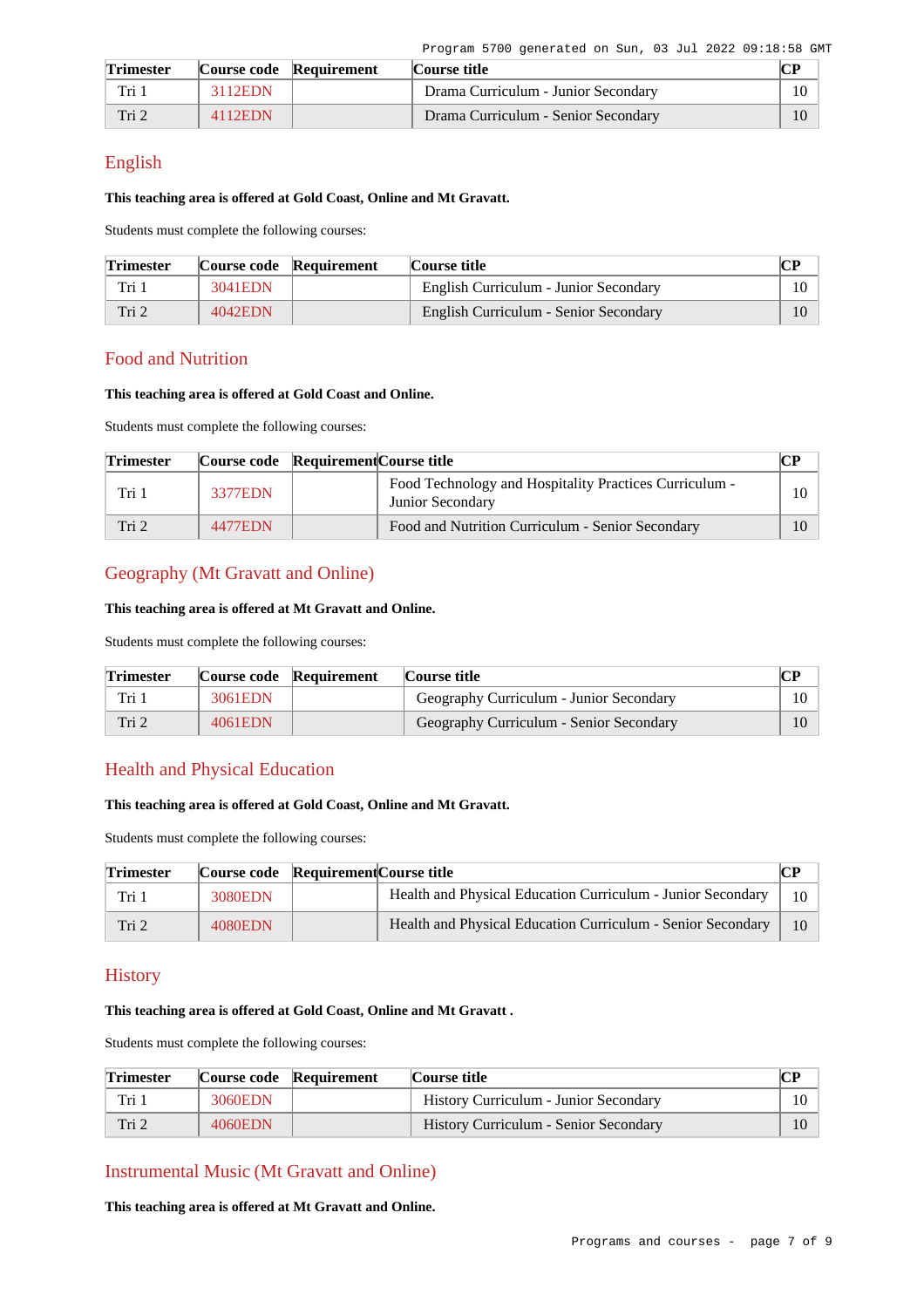#### Students must complete the following courses:

| <b>Trimester</b> |         | Course code Requirement | Course title                            | rр |
|------------------|---------|-------------------------|-----------------------------------------|----|
| Tri i            | 3066EDN |                         | Instrumental Music 1 - Junior Secondary | 10 |
| Tri 2            | 4066EDN |                         | Instrumental Music 2 - Senior Secondary | 10 |

### Languages other than English (LOTE) (Mt Gravatt and Online)

### **This teaching area is offered at Mt Gravatt and Online.**

Students must complete the following courses:

| <b>Trimester</b> | Course code Requirement Course title |                                                            |        |
|------------------|--------------------------------------|------------------------------------------------------------|--------|
| Tri 1            | 3067EDN                              | Languages Other Than English Curriculum - Junior Secondary | $10-1$ |
| Tri 2            | 4067EDN                              | Languages Other Than English Curriculum - Senior Secondary | 10     |

## **Mathematics**

### **This teaching area is offered at Gold Coast and Mt Gravatt.**

Students must complete the following courses:

| <b>Trimester</b> |         | Course code Requirement | Course title                              |        |
|------------------|---------|-------------------------|-------------------------------------------|--------|
| Tri 1            | 3024EDN |                         | Mathematics Curriculum - Junior Secondary | $10-1$ |
| Tri 2            | 4024EDN |                         | Mathematics Curriculum - Senior Secondary | 10     |

### Music (Mt Gravatt and Online)

#### **This teaching area is offered at Mt Gravatt only.**

Students must complete the following courses:

| <b>Trimester</b> |         | Course code Requirement | Course title                        |    |
|------------------|---------|-------------------------|-------------------------------------|----|
| Tri 1            | 3065EDN |                         | Music Curriculum - Junior Secondary | 10 |
| Tri 2            | 4065EDN |                         | Music Curriculum - Senior Secondary |    |

## Physics

### **This teaching area is offered at Gold Coast, Online and Mt Gravatt.**

Students must complete the following courses:

| <b>Trimester</b> |         | Course code Requirement | Course title                          |    |
|------------------|---------|-------------------------|---------------------------------------|----|
| Tri 1            | 3032EDN |                         | Science Curriculum - Junior Secondary | 10 |
| Tri 2            | 4028EDN |                         | Physics Curriculum - Senior Secondary |    |

## Psychology (Mt Gravatt and Online)

#### **This teaching area is offered at Mt Gravatt and Online.**

Students must complete the following courses:

| <b>Trimester</b> |         | Course code Requirement | Course title                                    |  |
|------------------|---------|-------------------------|-------------------------------------------------|--|
| Tri 1            | 3032EDN |                         | Science Curriculum - Junior Secondary           |  |
| Tri 2            | 4707EDN |                         | <b>Psychology Curriculum - Senior Secondary</b> |  |

### Visual Arts (Mt Gravatt and Online)

**This teaching area is offered at Mt Gravatt and Online.**